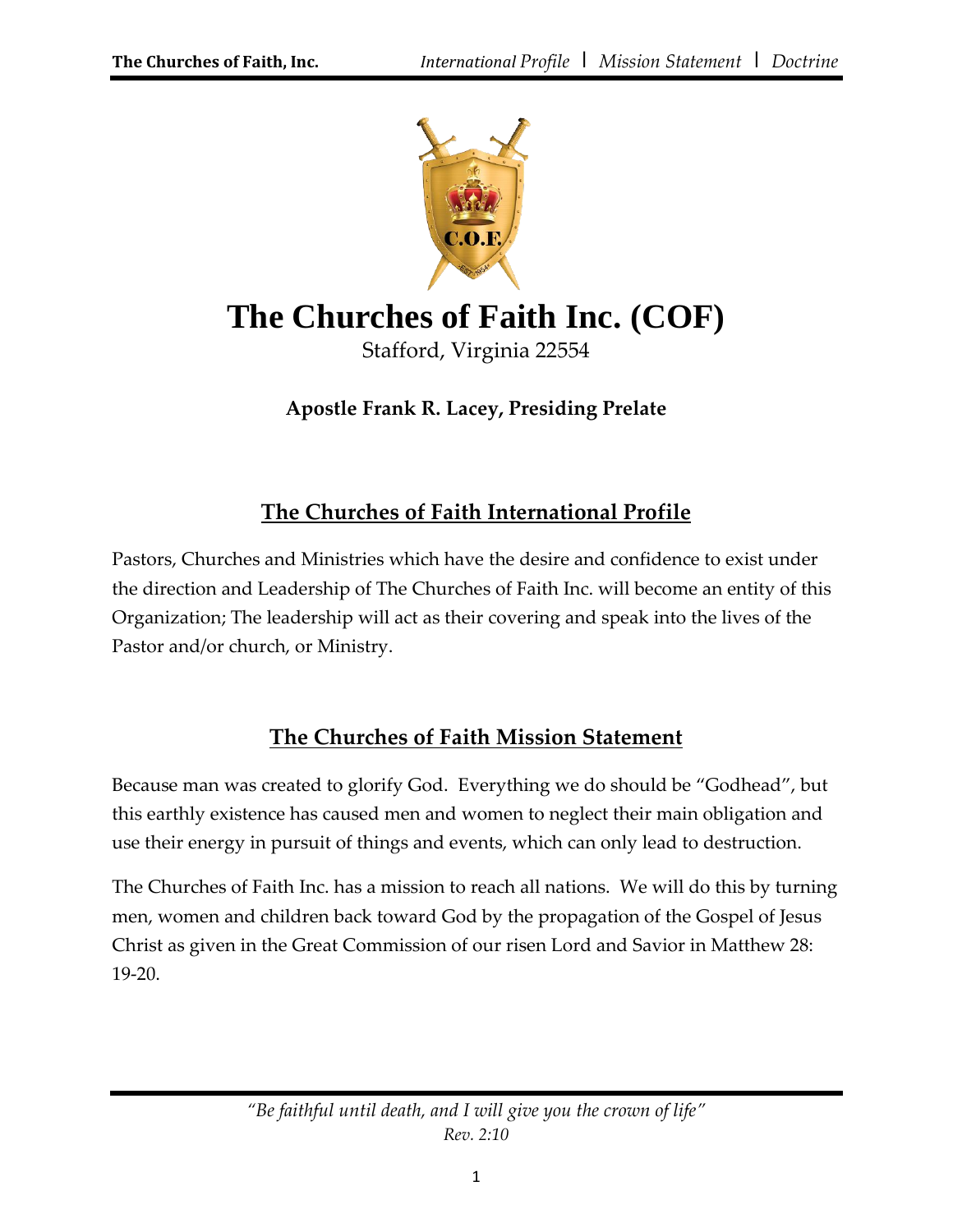# **We intend to fulfill this mission by launching a strong evangelistic outreach to the lost, both domestic and abroad.**

We will edify the body of Christ by aiding pastors in preparing their congregations and ministries for the work of the ministry. We offer an array of ministry helps to include ministers, elders, deacons and deaconess training and bible teaching seminars and workshops addressing teachers training, youth retreats, and marriage/singles seminar and conferences.

The Churches of Faith Inc. also set forth as its mission to prepare ministers for the work of the ministry through catechism, examination, licensing, and ordination. We will also serve to plant churches both domestically and internationally, as well as place trained ministers in these churches to assure success.

It is also the Heart felt desire of The Churches of Faith to provide information and help to churches in starting their own Church based day-care and Christian Schools. We will provide an avenue for the gifted and talented artists, poets, and writers to have their materials published and copyrighted.

# **The Churches of Faith Doctrine**

We believe there is only one God, revealed as Father, Son and Holy Spirit. (Deuteronomy 6:4, 2 Corinthians 13:14, John 1:1). In the New Testament, time and time again we see the expression of God the Father, Jesus the Son of God and God the Holy Spirit.

- God as Father, Jesus as Son and the Holy Spirit are in complete unity.
- All are a part of creation and vital to the salvation of the cosmos with specific functions.
- God as Father is the master architect of the entire plan of creation.
- Jesus is the expression of God's bridge between Himself and man (the Chief Minister).
- The Holy Spirit is the Revealer of Truth and serves as a down payment for salvation for eternity (the gift).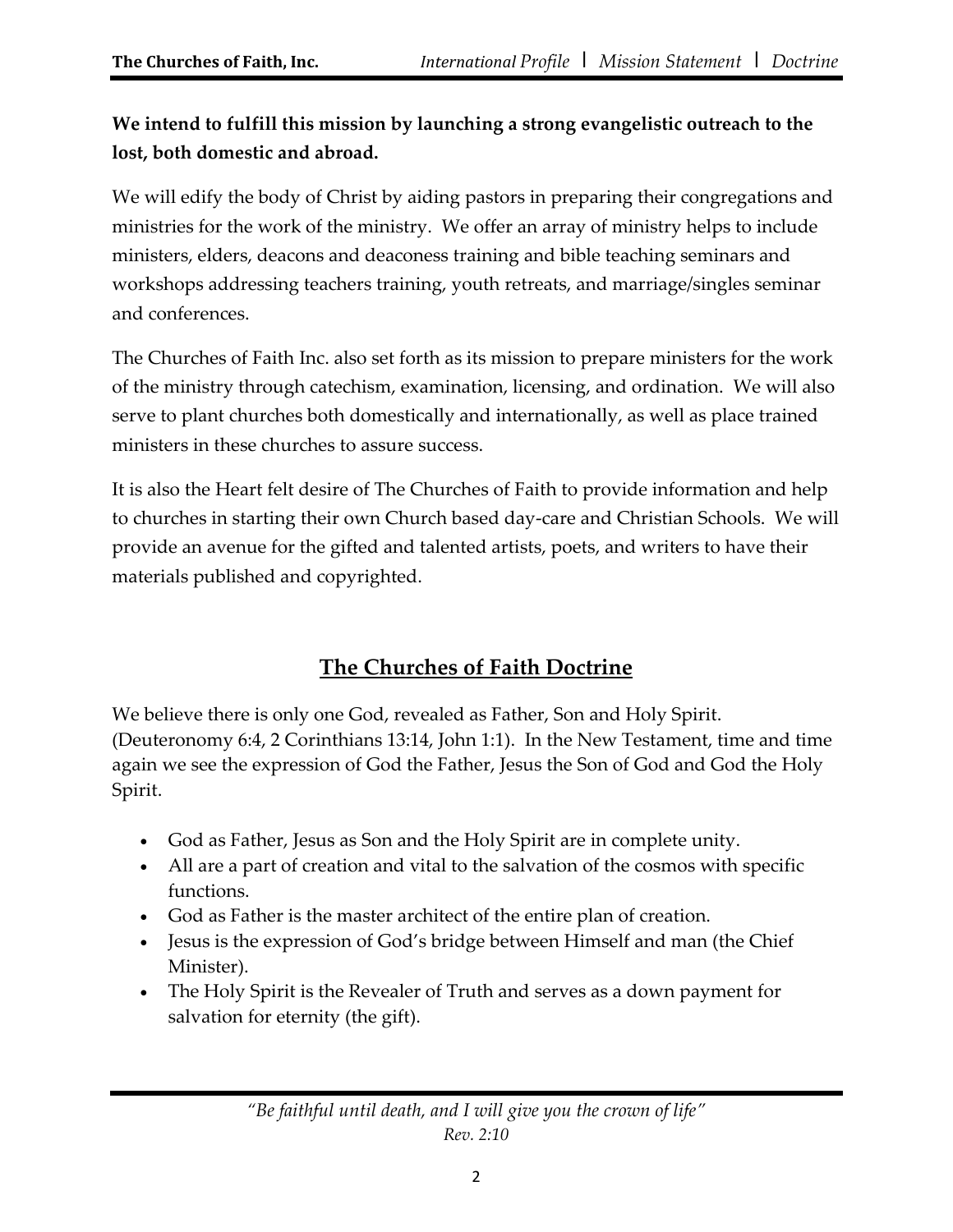- God is in Jesus and Jesus is in God with the Holy Spirit as the Divine Interpreter. They are equal in purpose, equal in power, and equal in authority; completely and totally unified.
- Therefore, we conclude that there is one God manifest in three persons.

#### **We Believe in Jesus Christ**

We believe that our Lord Jesus Christ was begotten, not created, very God of very God, truly God, truly Man. He was born of the Virgin Mary, lived a sinless life, died a vicarious and atoning death for the sins of the world, resurrected bodily for our justification, and now reigns in glory until all things be put under His feet. (1 Timothy 3:16)

There are six things essential to our beliefs as a Christian:

- Jesus was both 100% God and 100% human. God was His Father, and Mary was his mother.
- Mary was a virgin as the scripture records. In order for her to conceive it had to be supernatural: beyond natural. This is no different than Abraham and Sarah believing God that they could have children after their time of life had passed.
- Jesus lived His life without sin. If He sinned in any way His blood would not have qualified to be poured on the mercy seat in heaven. The scripture says that there can be no remission of sin without the shedding of blood.
- Jesus' death was for the sins of the world. My sin and your sin caused His death.
- Jesus was raised from the dead. This signified His supreme Lordship over death. Death was the natural result of our separation from God through sin. Physical death was a shadow of spiritual death.
- Jesus now reigns as the immortal, invisible King who will one day establish His rule on earth at the appointed time.

## **We Believe in the Sanctity of Human Life**

We believe that all human life is sacred and created by God in His image. Human life is of inestimable worth in all its dimensions, including pre-born babies, the aged, the physically or mentally challenged, and every other stage or condition from conception through natural death. We are, therefore, called to defend, protect, and value all human life.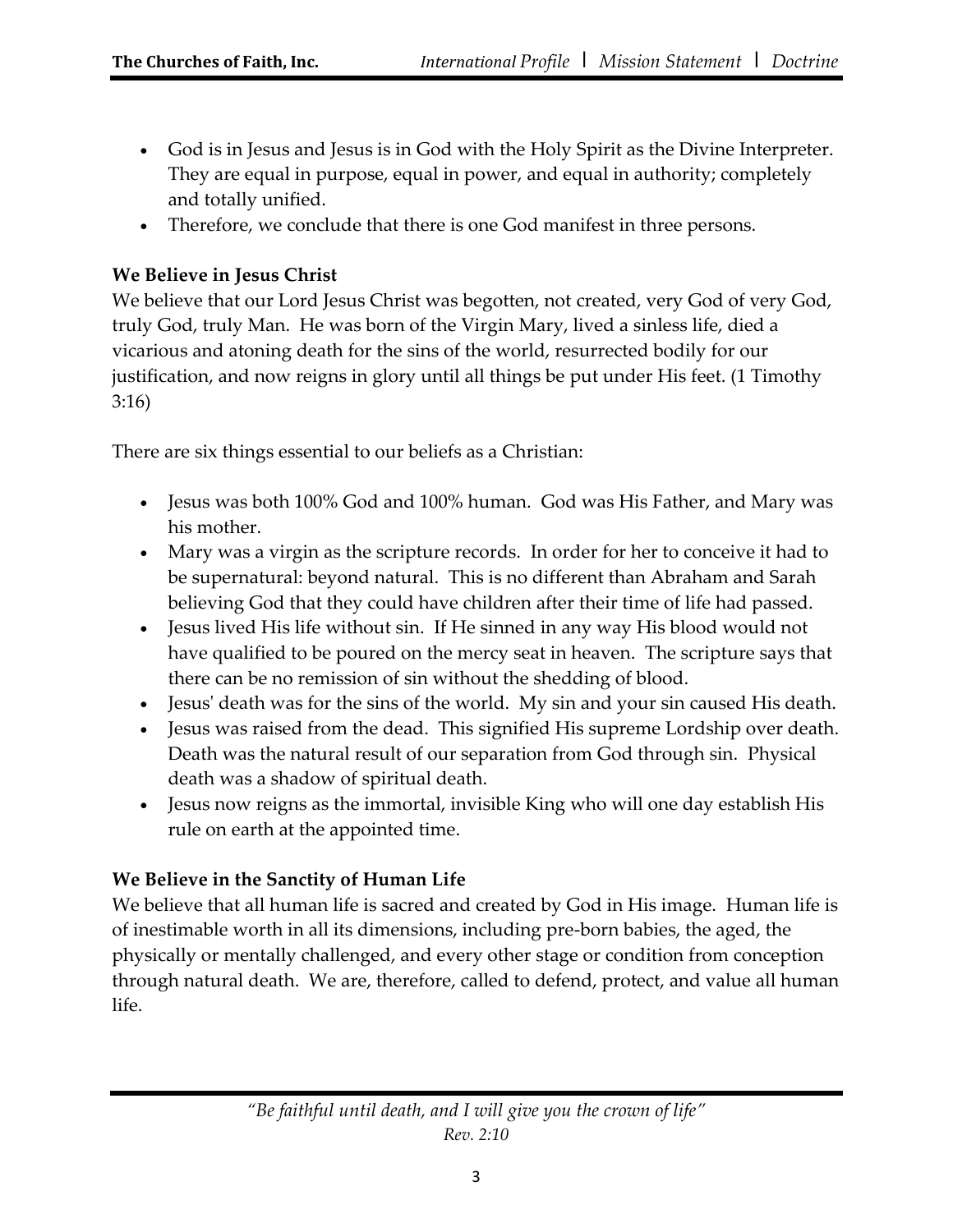We believe that man was made in the image of God and is the crown of creation. He is now, by reason of the fall, spiritually depraved and alienated from his Creator. Apart

from god's grace, he has no ability to attain to his high calling. (Psalm 8, Ephesians 2: 8 - 9).

- Man is created in the image of God. Man is spirit, he has a soul (mind, will, emotions) and lives in a body (house or shell for the spirit).
- Man does not come from an animal or one cell amoeba.
- Man is not inherently good by nature; because of Adam and Eve's disobedience, we are alienated from God and can never measure up to God's standard of right standing with Him.
- This alienation is called "sin". Sin means to miss or not come up to the established standard.
- We can never satisfy the established standard without intervention from God. No amount of good deeds on our part could satisfy His requirements to be just in His eyes.

# **We Believe in Justification by Faith**

We believe that justification is by grace through faith in our Lord's sacrifice on Calvary. (Romans 3:21 - 24). The soul that sins shall surely die. This death is a spiritual death first and a natural death second.

- This alienation from God because of sin can only be corrected by grace through faith in what Jesus did in His death, burial and resurrection.
- Jesus Christ, through His death, satisfied the requirement, or standards, established by God. He becomes our substitution.
- God's entire wrath against disobedience (sin) was taken out on Jesus on the cross. "My God, My God, why have you forsaken me?"

# **We Believe in Baptism**

We believe that all of God's people are to be buried with our Lord Jesus Christ in the waters of baptism, subsequent to conversion. (Matthew 28:19, Acts 2:38, Romans 6:4)

- Baptism is a command. Everyone who confesses Christ should be baptized.
- Baptism comes from the word "baptize" which means to immerse.
- Baptism represents a burial of the old way of life and mindset.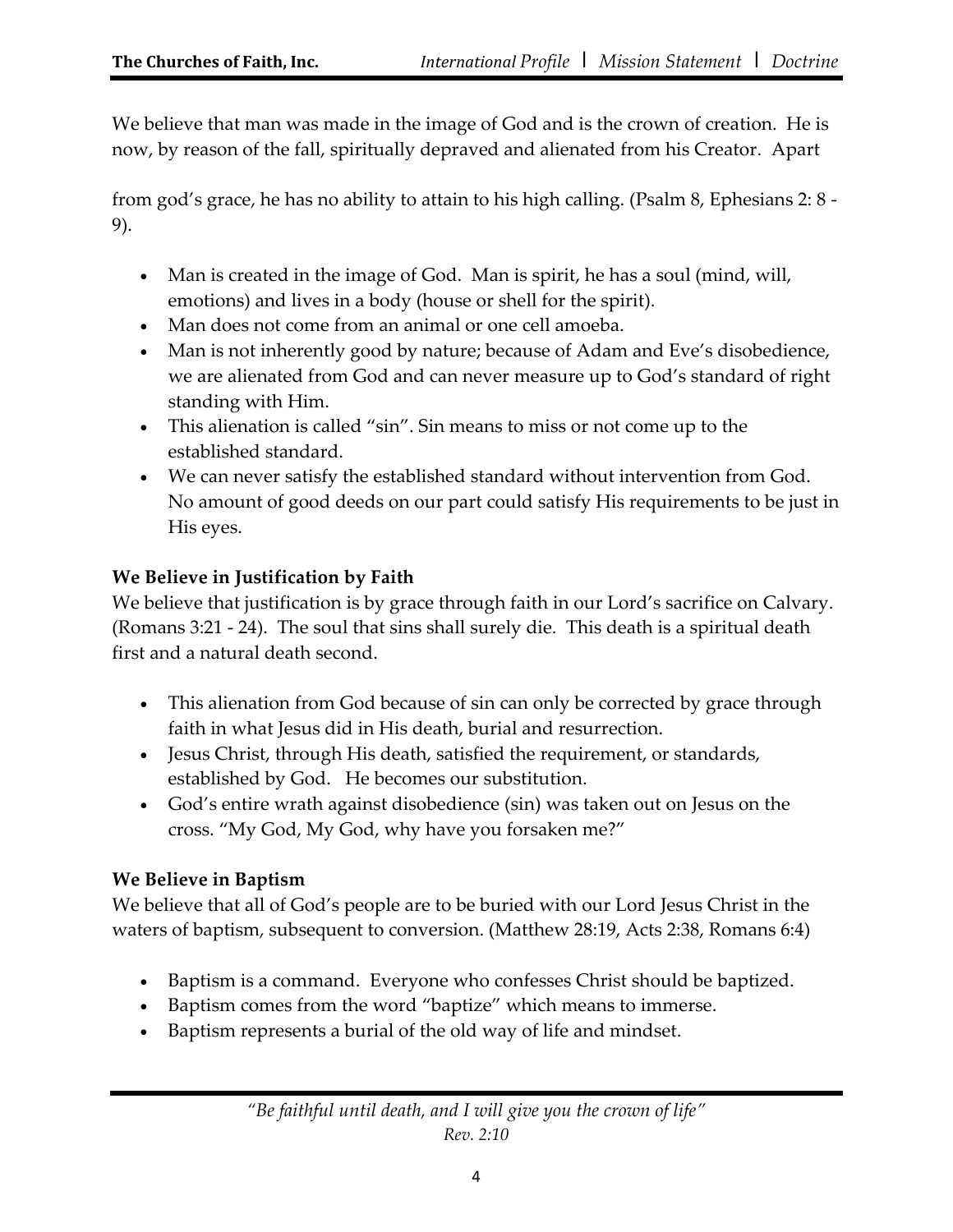- Baptism is not a prerequisite to salvation.
- Covenant Church does not baptize infants.
- Baptism is to be participated in when the concept it represents can be fully understood by the participant.
- We baptize in the name of Jesus Christ in accordance with the scriptural record.
- Jesus was baptized as a way of identifying with us as sinners.

#### **We Believe in the Holy Spirit**

We believe that the Holy Spirit dwells in all believers, conforming them to the image of Jesus Christ. (1 Corinthians 12:13, Romans 8:16 - 17)

- The Holy Spirit sanctifies sets us apart to fulfill God's purpose for our lives.
- The Holy Spirit preserves He keeps us until the day that Christ returns.
- The Holy Spirit comes within you when you accept Christ into your heart.
- The scriptures identify Him as "the one called alongside to help provide comfort, revelation regarding the will of God and teaching".

## **We Believe that the Baptism of the Holy Spirit is an Endowment of Power**

We believe that the baptism of the Holy Spirit is an endowment of power, subsequent to conversion, given by God to anoint the believer for sanctification and evangelism. It is our understanding that the supernatural charisma of the Holy Spirit is active within the Body of Christ until the coming of the Lord. Furthermore, we believe the development of the charismatic gifts ought to be encouraged under the guidance of local church authorities. (Acts 8:14-17, Acts 19:1-2, 1 Corinthians 12:4-7).

- The Baptism of the Holy Spirit is a subsequent experience to salvation.
- Evidence of the empowerment of the Holy Spirit is demonstrated by speaking in tongues and boldness as recorded in the book of Acts.
- The Holy Spirit within produces fruit for an internal work.
- The Holy Spirit upon us produces power for external work.
- The Baptism of the Holy Spirit is not a requirement of Salvation.
- We encourage you to ask Jesus to baptize you with the Holy Spirit.

## **We Believe in the Holy Scriptures**

We believe in the absolute inspiration of the Holy Scriptures, given by the Holy Spirit without error, as He moved upon holy men of old. Furthermore, we believe that the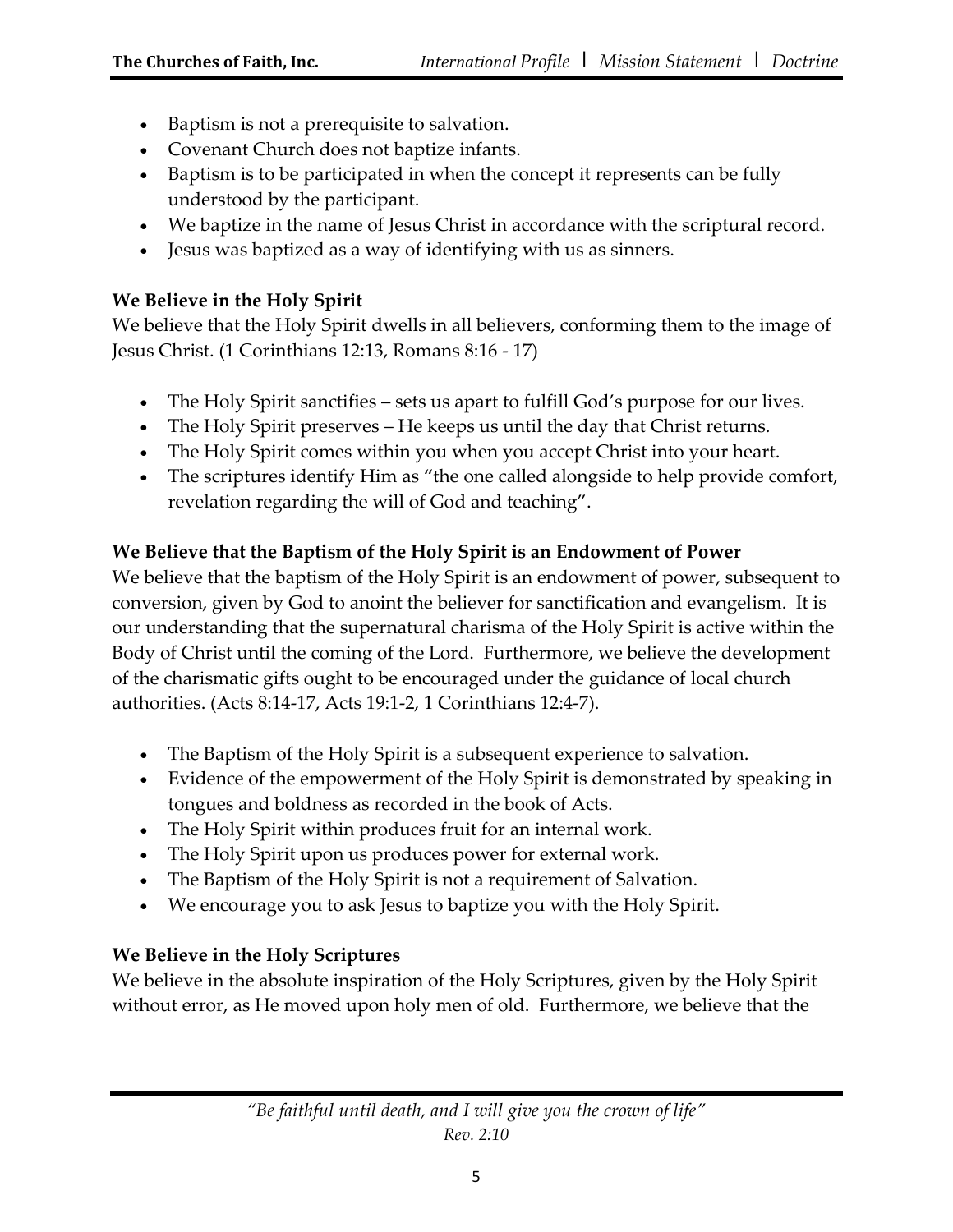Church has no authority to establish doctrine or practice contrary to these same Scriptures, which were subsequently accepted as canon by the early Christian Church. (2 Timothy 3:16)

The Holy Bible is the word of God, written by men who were inspired by the Holy Spirit.

- All that we believe has its basis in the entirety of the scripture and the absolute truths that it contains. Absolutes are principles that stand alone.
- The Holy Scripture is our highest authority for establishing doctrine, reproving, instructing, convicting of sin, correction of error, and training in righteousness.
- The canon of scripture was established prior to the universal church's fragmentation into denominations. At the same time the scriptures were written, the universal church was still an organic body, not an institutional one.

## **We Believe in the Priesthood of the Believer**

We believe in the priesthood of the believer. That is to say, all people born of God have equal status before, and direct access to, their Lord. (1 Peter 2:5)

- You can have relationship with God without having a human mediator.
- Jesus is our mediator to God.
- We all have equal status and access to God through Jesus Christ.
- We have a responsibility as priests to minister to those who don't have a relationship with the Lord and to fellow believers.

## **We Believe in the Equipping of the Saints for the Work of the Ministry**

We believe that the calling of Apostle, Prophet, Evangelist, Pastor and Teacher are functional within the Body of Christ until the Lord's return. Furthermore, these ministries are gifts to the Church for the purpose of equipping the saints for the work of the ministry, that the Body of Christ will be edified. (Ephesians 4:11-16). We believe that the ministry gifts listed in Ephesians 4 are still in operation today (Apostle, Prophet, Evangelist, Pastor and Teacher).

- The role of these gifts is the equipping of the believers for the work of the ministry.
- These gifts are expressed within the context of a local community of believers.
- We need to exercise balance and sensitivity in allowing the Gifts of the Holy Spirit to operate in our lives.

*"Be faithful until death, and I will give you the crown of life" Rev. 2:10*